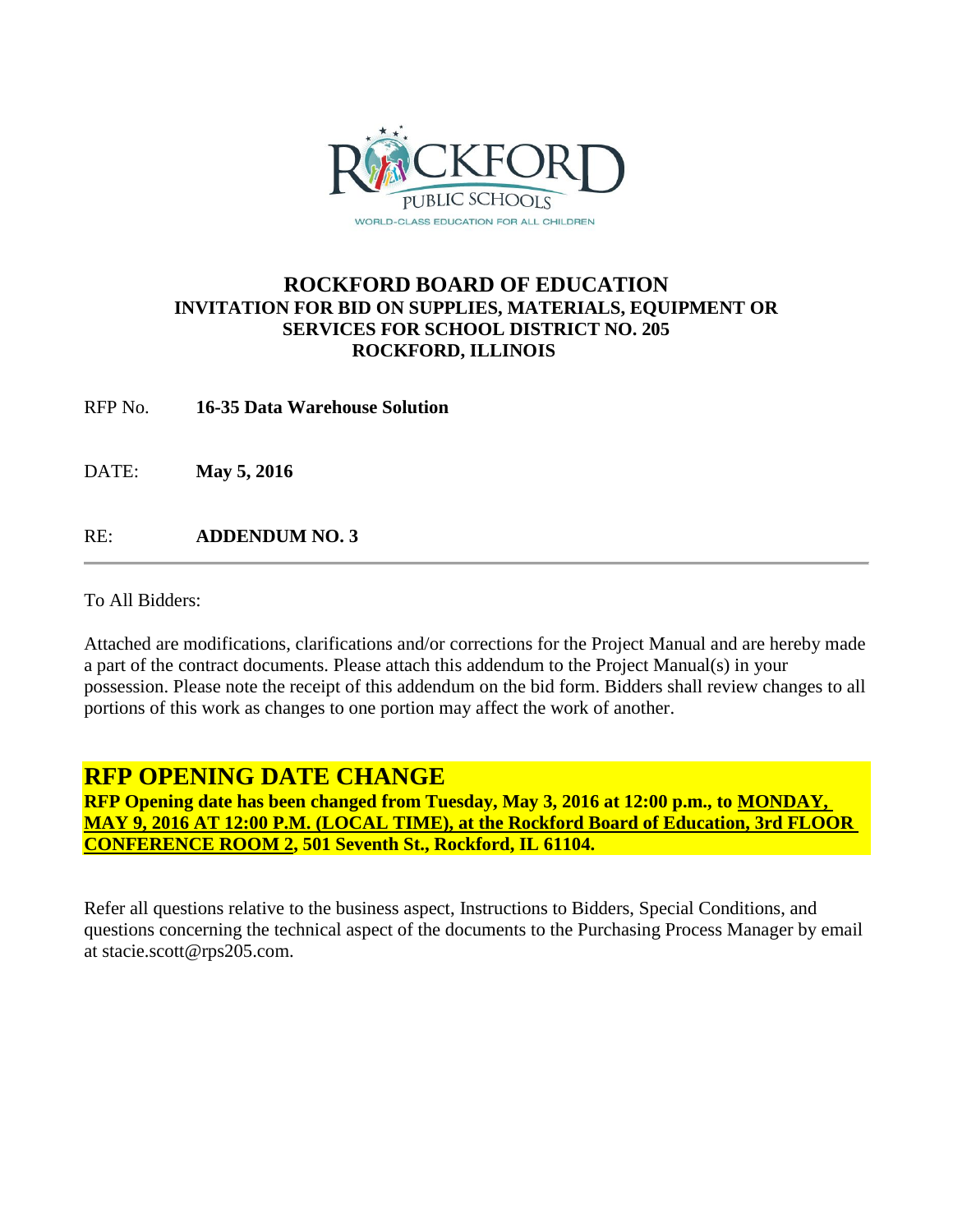# **Rockford Public Schools**

# **ADDENDUM THREE**

## **DATE: May 5, 2016**

#### **RE: RFP No. 16-35 Data Warehouse Solution**

# **REQUEST FOR INFORMATION**

#### **Question 1:**

Do you want the vendor to complete and return the Required Forms Checklist?

## Response 1:

No the Required Forms Checklist is not one of the required forms to be submitted to the District with your proposal. It is a tool to be used by contractors to ensure you have included all the forms to be considered a responsive bidder.

## **Question 2:**

Are vendors required to provide a certificate of insurance with their proposal?

#### Response 2:

No. The Certificate of Insurance document must be submitted prior to starting work, if awarded the contract. Failure to submit forms below may result in project start delay.

## **Question 3:**

Question D.6 of the Scope of Services Questionnaire asks for a formula for the district and the vendor to host the solution. Where do you want us to put the answer to this question - as part of the response to question D.6 - or in the cost proposal?

#### Response 3:

This response is to be included as a response to the question D.6.

#### **Question 4:**

Is the prime contractor required to complete and submit the "Certification Regarding Debarment, Suspension, Ineligibility, and Voluntary Exclusion Lower Tier Cover Transactions"?

#### Response 4:

The contractor(s) who are submitting the proposal response must complete and submit all required forms.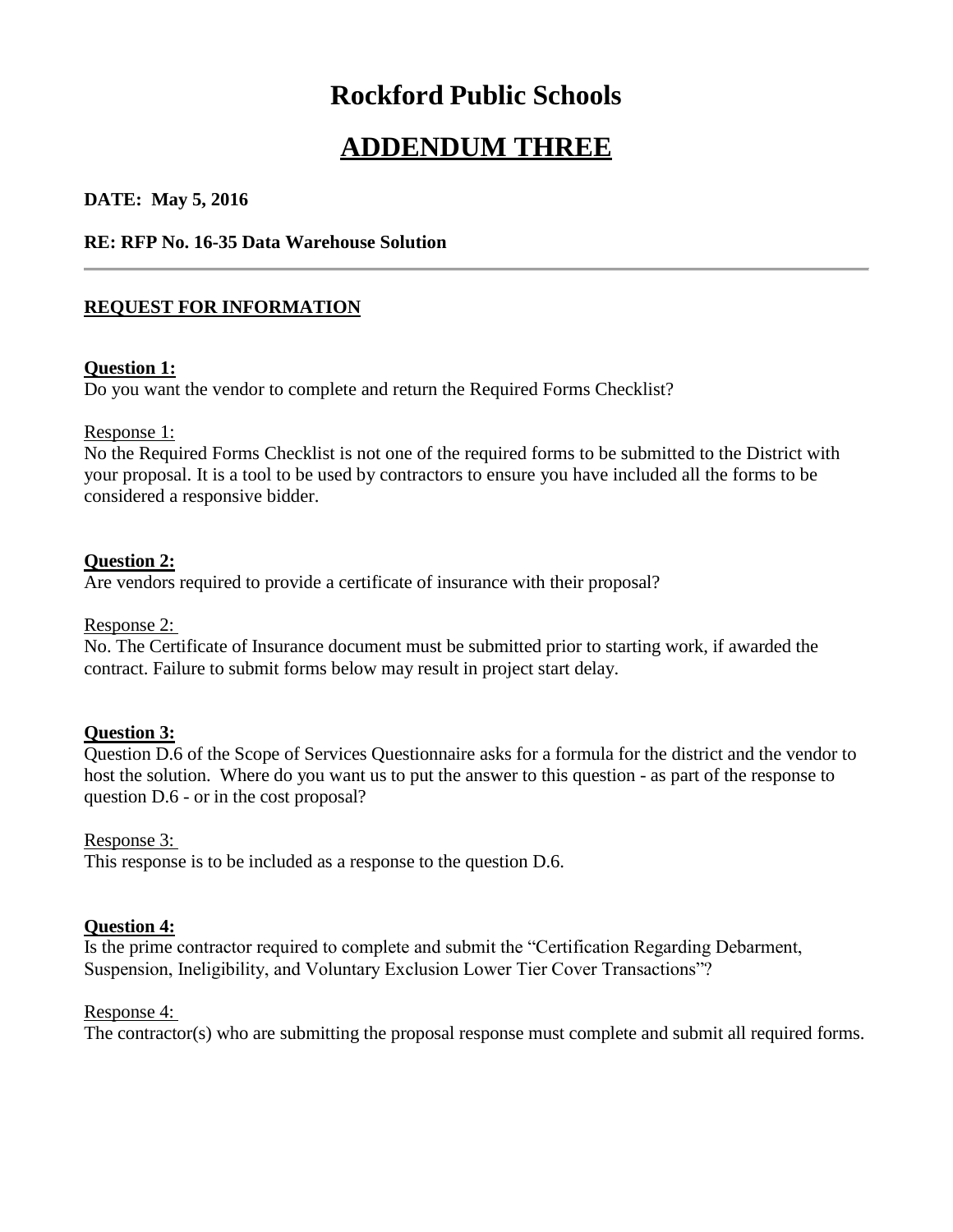# **Question 5:**

From Addendum #1, Question 3, the District indicated that a single vendor does not have to provide both the data warehouse components and the assessment system components and that the solution needs to combine the data from different systems. However, in the Request for Proposal Offer Form on Page 44 under B. System Components, the assessment system and item banks are both listed as critical. Should those items be removed from the Request for Proposal Offer Form? Or is it your expectation that proposals include an assessment system and item bank component as part of the overall data warehouse solution (as distinct from integrating assessment results data into the data warehouse from a third-party assessment system + item bank)?

# Response 5:

The data warehouse solution does not need to include an assessment system. It should include the ability to integrate data from 3rd party assessment applications as well as the ability to create new data fields to store custom assessment data.

# **Question 6:**

Can you clarify what the vendor is to address in Section F. of the Scope of Services Questionnaire? The way the section is written, especially subsections a-d, it looks like evaluation criteria rather than questions that the vendor can answer.

## Response 6:

This section was developed to provide vendors with the needs and expectations of the District as well as obtain information from the vendor as to how their solution will meet or exceed our needs and expectations. For each section, you are to provide a statement as to how your company's solution will meet criteria described.

# **Question 7:**

In our experience, implementing systems like the one described in the RFP, require a budget of \$800,000 - \$1,000,000 for the first year and \$200,000 in in out years. Does the district anticipate having a budget for this level of expenditure?

## Response 7:

The District does not disclose the project budget during the open solicitation phase.

## **Question 8:**

What is the funding source for this project?

## Response 8:

The expenditure is covered in the District's budget.

## **Question 9:**

Does RPS have any BI licenses that it wishes to leverage for this opportunity?

#### Response 9:

We currently have licenses for IBM Cognos but we do not necessarily need to leverage those.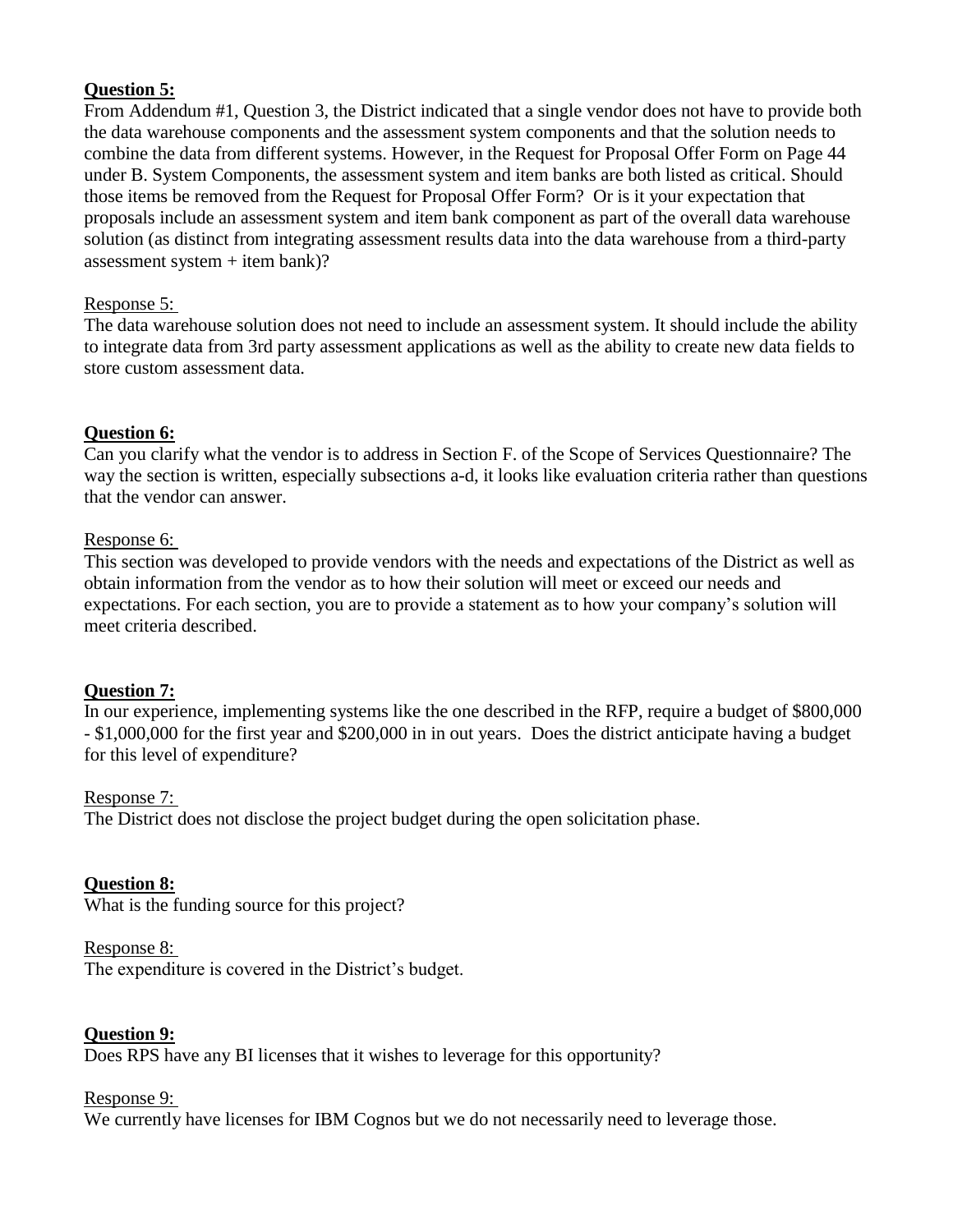# **Question 10:**

Do you want the vendor to provide solution training to your team? Approximately how many people would require training and what are their rolls within the organization?

## Response 10:

The District is open to this as an option, but it depends on the solution purchased. We would like to have the ability for all district teachers as well as administrative staff to have the ability to use the tool to create ad-hoc reporting. This could be between 1,500-2,500 employees.

# **Question 11:**

Does the district have a preferred training model?

## Response 11:

We have used train-the-trainer training in the past and we can approach this in the same manner. Ultimately, I would look to the vendor to provide some insight and expertise on how to best approach a rollout such as this and what has worked well for other organizations our size.

## **Question 12:**

Does the school district have a LMS tool with which to distributed training materials?

## Response 12:

We are not currently leveraging an LMS tool for training materials but we do have a subscription with Atomic Learning which we could use to distribute training materials as well as an employee SharePoint intranet.

## **Question 13:**

Can you explain the difference between question A.4 and A.5 in the Scope of Service Matrix?

#### Response 13:

A.4 Does the system have the ability for us to create data comparison reports, charts and dashboards that may be color coded and comparable over a period of time. It's important for us to have the ability to compare longitudinal data. A.5 Does the system give us the ability to generate reports for live real-time data as well as point-in-time history i.e. the district enrollment on January 1, 2015 was 29,413 students.

#### **Question 14:**

Can you explain what functionality you are looking for in the question A.8 of the Scope of Services Questionnaire?

#### Response 14:

The District is seeking the following information: Is the system intuitive and user friendly? Do users with little to no report writing/development experience have the ability to drag and drop easily identifiable data elements to build reports/queries on their own? Does the system have tools available for more advanced users such as charts, graphs and the ability to create specific dashboards which may be considered more advanced user functions?